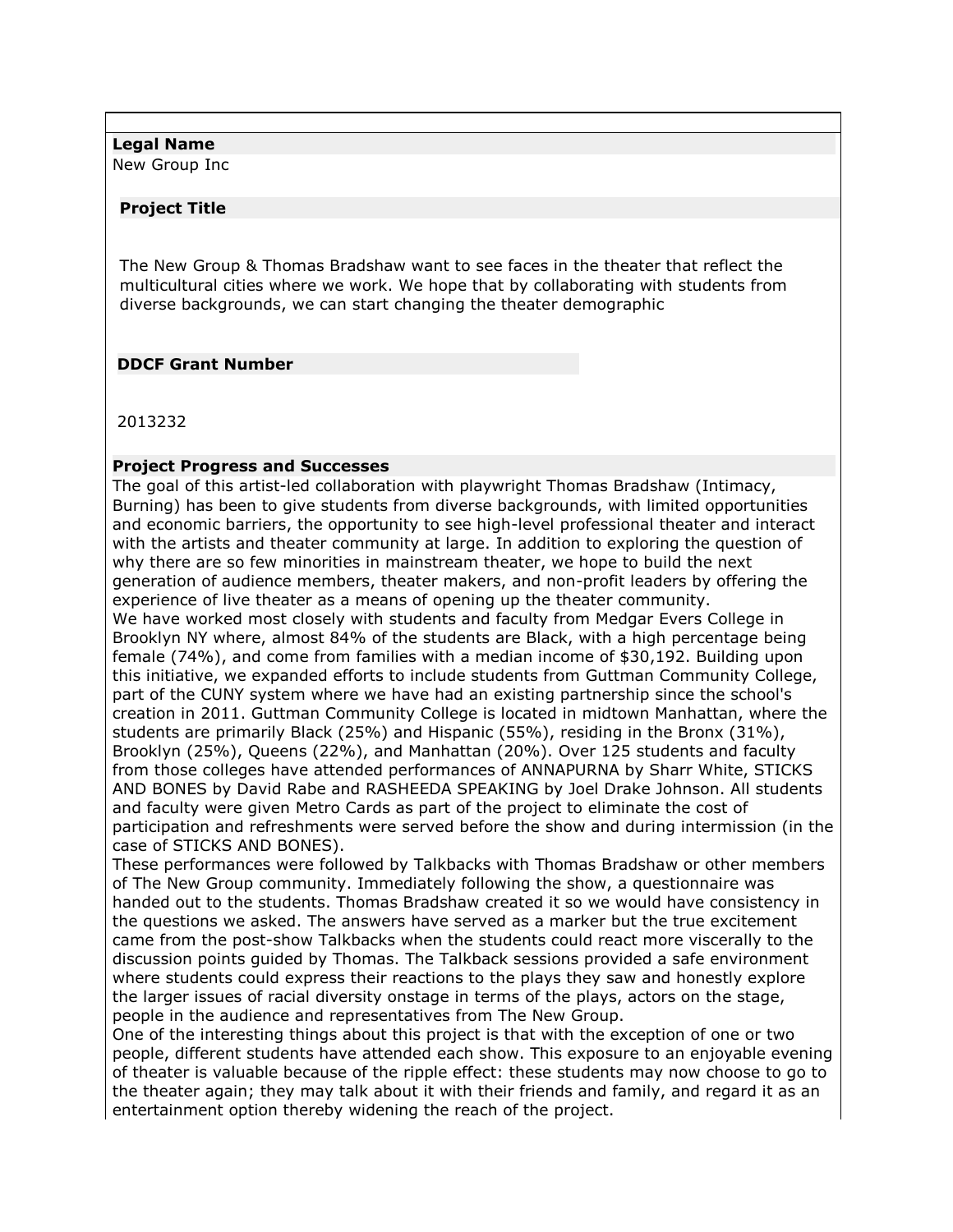Thomas and The New Group were particularly thrilled with the RASHEEDA SPEAKING Talkback. The two lead actors in the play, Tonya Pinkins and Dianne Wiest, asked to take part in the discussion and made it a lasting memory for these students who were given access to famous artists -- a privilege that few audience members ever have the chance to experience.

This has been an exciting project that enlightened and empowered the students and faculty that took part, as well as members of the The New Group staff and community. Thomas and The New Group have made discoveries throughout this project and are taking the information we have gathered so far from the questionnaires and Talkbacks, to create strategies for diversifying and enriching the theater community. One thing we know, is that this has been an extremely valuable project, and while we are still learning how best to take this to the next step, we will be offering students from Medgar Evers College and Guttman community College the opportunity to see the THE SPOILS by Jesse Eisenberg, the final show in The New Group's 20th Anniversary season and also invite them to stay behind for a private Talkback and fill in the questionnaire to further educate the organization.

# **Challenges / Obstacles / Failures Encountered in the Project**

Our greatest obstacle was overcoming the internal bureaucracy inside the academic institution that had been excited to take part in the project at the time we made the proposal. Unfortunately participation in the project needed approval by many faculty members from several different departments and the internal bureaucracy halted the beginning of the project and caught us off-guard. We were lucky that we had an existing partnership with another CUNY College who were excited to take part.

Another obstacle was geographical. The distance from Medgar Ever College in Crown Heights, Brooklyn to The Pershing Square Signature Center on 42nd Street at 10th Avenue was a problem for some of the audience members who arrived late to the shows because the journey was not straightforward.

Another challenge was getting all the students to answer the questionnaires. We knew this might be the case but had hoped to have more than 50% return rate.

# **What was learned from these that might be of benefit to others?**

No matter how much time you spend arranging details for the application, have a back-up plan. We put all our eggs in one basket and thus delayed the start of the project. Because we were unable to secure the presence of the intended college, we went down many other avenues, contacting student groups with Black and African American societies in the greater New York area. We quickly learned that without a direct contact, our email enquiries and phone messages were left unanswered. We wish, in hindsight, that we had expanded our original enquiries to include other colleges to participate so we weren't beholden to only one.

At two out of the three shows, we handed out souvenirs for the students to take away. The first time, the Dog Tags from STICKS AND BONES were given out at intermission. By the third show, The New Group rep was handing out RASHEEDA SPEAKING magnets when students handed in their questionnaires. It seemed to work as an incentive to complete them.